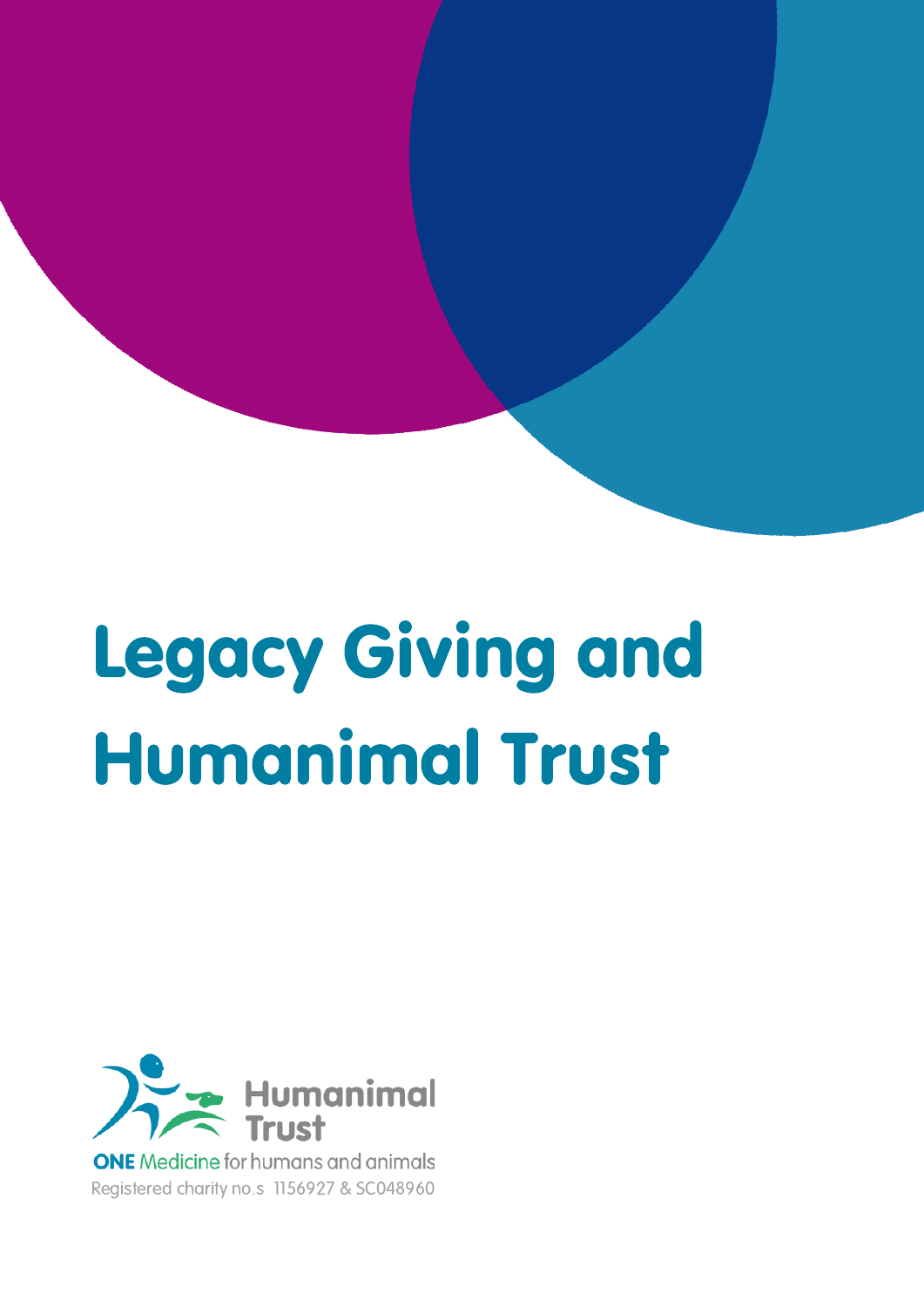## Legacy Giving and Humanimal Trust

A gift in your Will could protect the future health of both humans and animals and help make animal testing obsolete - that's a legacy to be proud of.

#### Humanimal Trust

Humanimal Trust was established in May 2014 by Professor Noel Fitzpatrick, known globally as a groundbreaking orthopaedic-neuro veterinary surgeon. As a vet he experienced personally the deep divide between human and animal medicine and saw how unfair this was. He decided to create a new platform himself, laying the foundations for the work the Trust does today, removing barriers and seeking to close the divide between human and animal medicine. Today this landmark charity aims to spearhead cross-collaboration at the clinical coalface for the benefit of both humans and animals. This is reciprocity and is the basis of One Medicine.

#### One Medicine

One Medicine understands that progress in both human and veterinary medicine depends on sharing technologies and research that recognise overlapping biological characteristics. Human and veterinary healthcare can and should advance hand in hand. Technological advances in the diagnosis and analysis of naturally occurring disease mean that for the first time in history the end point of the study of disease does not need to involve the death of an animal. A two-way street between human and veterinary medicine is both possible and necessary for humans and animals to benefit equitably from cutting edge advances.

#### What will One Medicine achieve?

We want a world where both humans and animals have better opportunities to benefit equitably from medical progress because vets, doctors and researchers routinely collaborate and share – this is One Medicine.

Humanimal Trust drives collaboration between vets, doctors and researchers so that all humans and animals benefit from sustainable and equal medical progress but not at the expense of an animal's life. By learning from treating naturally occurring disease in both humans and animals and sharing that knowledge, we believe One Medicine will eventually help make animal testing obsolete.

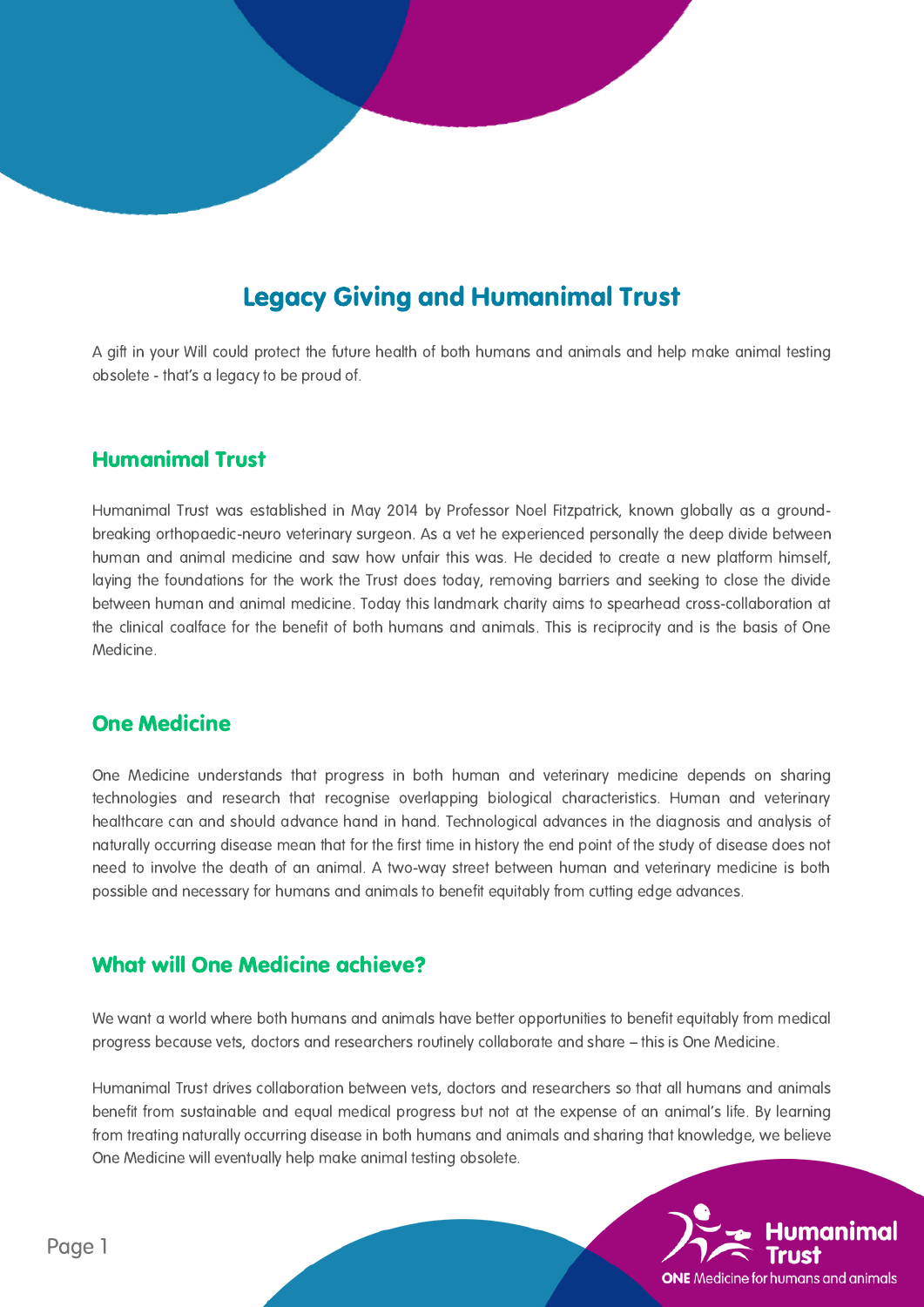## To achieve this we:

·Increase awareness and improve understanding of One Medicine, engaging the public, researchers, doctors, vets and policymakers, showing the evidence and demonstrating the case for change

·Facilitate collaboration between human and veterinary medicine, by creating opportunities for professionals to come together

- Through education, we inspire everyone to take the One Medicine message forward for the benefit of future generations of both humans and animals.
- We fund, facilitate and share the research needed to evidence the impact of One Medicine and foster the skills and knowledge needed to make it a reality
- We influence legislative, policy and practice change. We work with today's vets, doctors and researchers, funders, legislators and policy makers. We seek to identify those of the future and inspire them with our passion and belief in One Medicine.

We are driven by the goal of improved opportunity from medical progress for the mutual benefit of humans and animals alike.

## What is a Legacy?

Some see a legacy simply as a material or financial gift. For Humanimal Trust, it is far more than that. We consider a legacy to be about life and learning; learning from the past, living in the present, and building the future. A legacy is the gift you will leave to the next generation of both people and animals.

We know that you will want to take care of your own family and friends first, both human and animal. Once you've done that, would you consider leaving a gift to Humanimal Trust to help us save time, save money and save lives?

## What types of legacy are there?

A RESIDUAL LEGACY is all, or a percentage of, the remainder of your estate once all other bequests (such as to family and friends), outstanding taxes and other commitments have been taken into account.

A PECUNIARY LEGACY is a gift for a specific sum of money.

A SPECIFIC LEGACY is the gift of a specific item of value such as property, jewellery or stocks and shares.

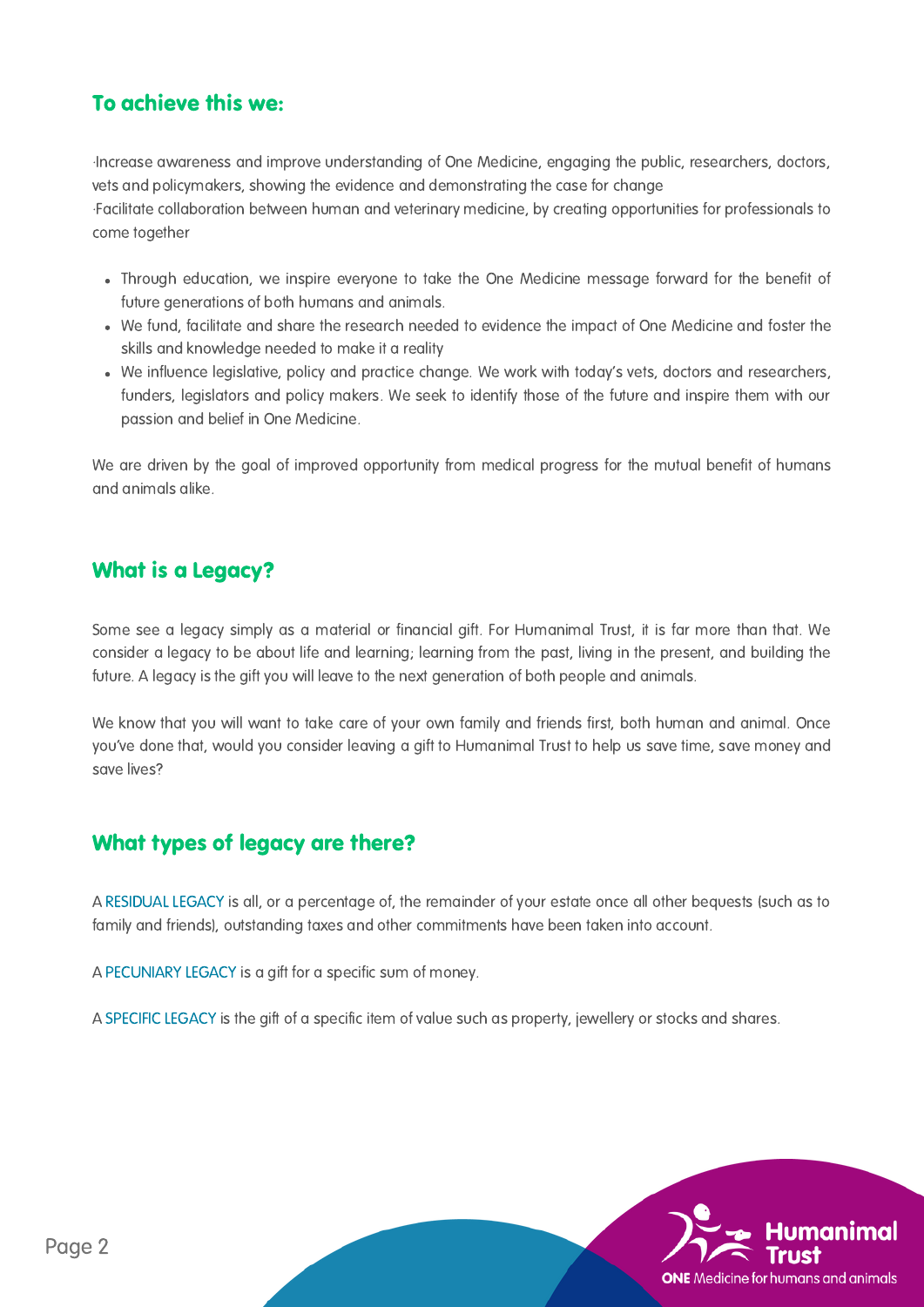## Which types of legacy benefit charities most?

Charities will always be grateful for any gift that will help them achieve their ambitions. However, residual legacies (leaving a share of your estate) rather than pecuniary legacies (leaving a fixed sum of money) are generally more beneficial to charities as gifts through residual legacies are protected from the loss of value through inflation.

## Can I leave a legacy to fund a specific project?

We hope it will be a long time before we receive your legacy gift. In that time there is a chance we may have already raised the funds to complete a specific project. In such cases, we are legally bound to forfeit your gift and cannot use it to fund other projects. Therefore, it is better for us when legacies are left for general charitable purpose rather than for a specific project.

## What difference will my gift make?

We offer a credible vision of hope for equitable human and animal health. We believe a world is possible, where humans and animals benefit equally and at the same time from advances in medicine. This is reciprocity. Your gift will help us achieve that.

We believe that equitable advances in both human and animal medicine can be achieved more quickly, if there is closer collaboration and mutually beneficial learning. This is One Medicine. Your gift will help us achieve that.

We believe and advocate that this approach will lead to progressively fewer laboratory animal tests until one day they become obsolete. Your gift will help us achieve that.

#### Why must we act now?

One Medicine is the most ethical option for the next century but the changes need to start today. Every day wasted is another day that many animals across the globe will die or suffer unnecessarily for the sole benefit of humans and another day that humans and their families continue to live with the life changing impact of less advanced treatments and procedures than those available to animals and vice versa. Your gift will help us change that.

We estimate that less than 1% of people as a whole has any knowledge or understanding of One Medicine and the significant benefits it will bring to the world. As a result unnecessary suffering for humans and animals continues. Your gift can help us change that.

We believe that if we miss this opportunity we will all pay the price in wasted time, wasted money and the wasted lives of both humans and animals. Your gift can help us change that.

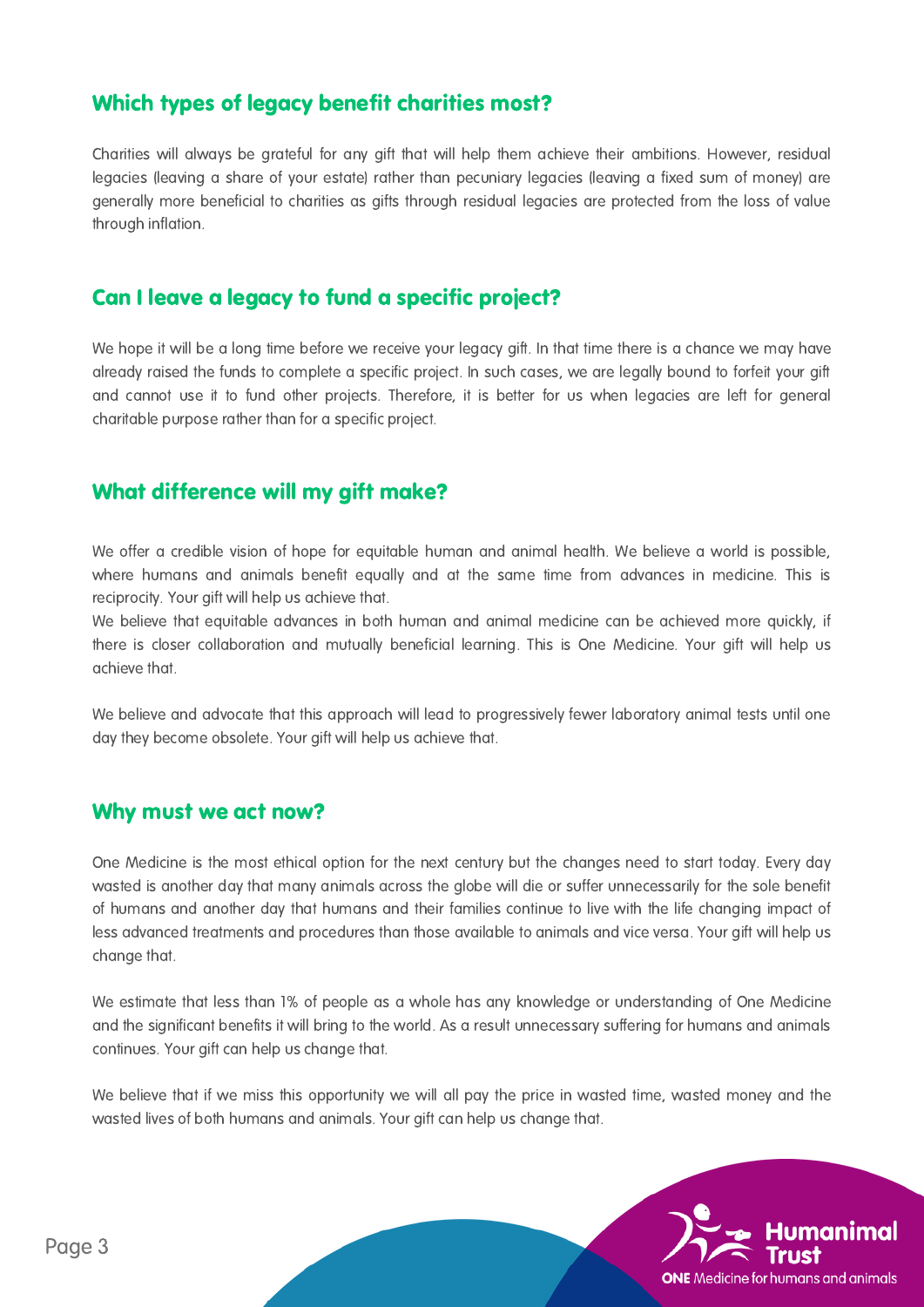## Your Opportunity

- You can help us change the life of one human or one animal today and of all humans and all animals tomorrow.
- You can help us create concrete opportunities for vets, doctors and scientists to collaborate.
- You can help fund the Humanimal Hub a real time digital collaboration space for all those working in human and veterinary medical worlds.
- You can help us to promote the Humanimal Trust Pledge for One Medicine, offering people the chance to do all they can to promote One Medicine in their own lives and work.
- You can help us challenge and change old ways of thinking and learning, reaching out to the doctors, vets, nurses, scientists and teachers (educators) of the future.
- You can help us fund collaborative research to develop the evidence base for One Medicine and build enthusiasm for future research.
- You can help us reach hundreds of thousands of people at events through the year, engaging the public with One Medicine.
- You can help us campaign for change in public policy, regulation and research funding.
- You can help to speed up the process of change for both humans and animals improving human and animal health and preventing many thousands of animals dying unnecessarily.

## Funding our ground breaking work

A gift to Humanimal Trust will help us work towards cures for diseases right now and make a better world for the children and animals of tomorrow. Our work is varied and wide-ranging and as such so is the financial diversity needed to support this.

#### Awareness

Every £1 will win hearts and minds and open eyes to the possibilities for all species. Together we will change attitudes and break down barriers.

#### **Collaboration**

Every £1 will drive collaboration between veterinary and medical professionals. Together we will unite for the advancement of humans and animals.

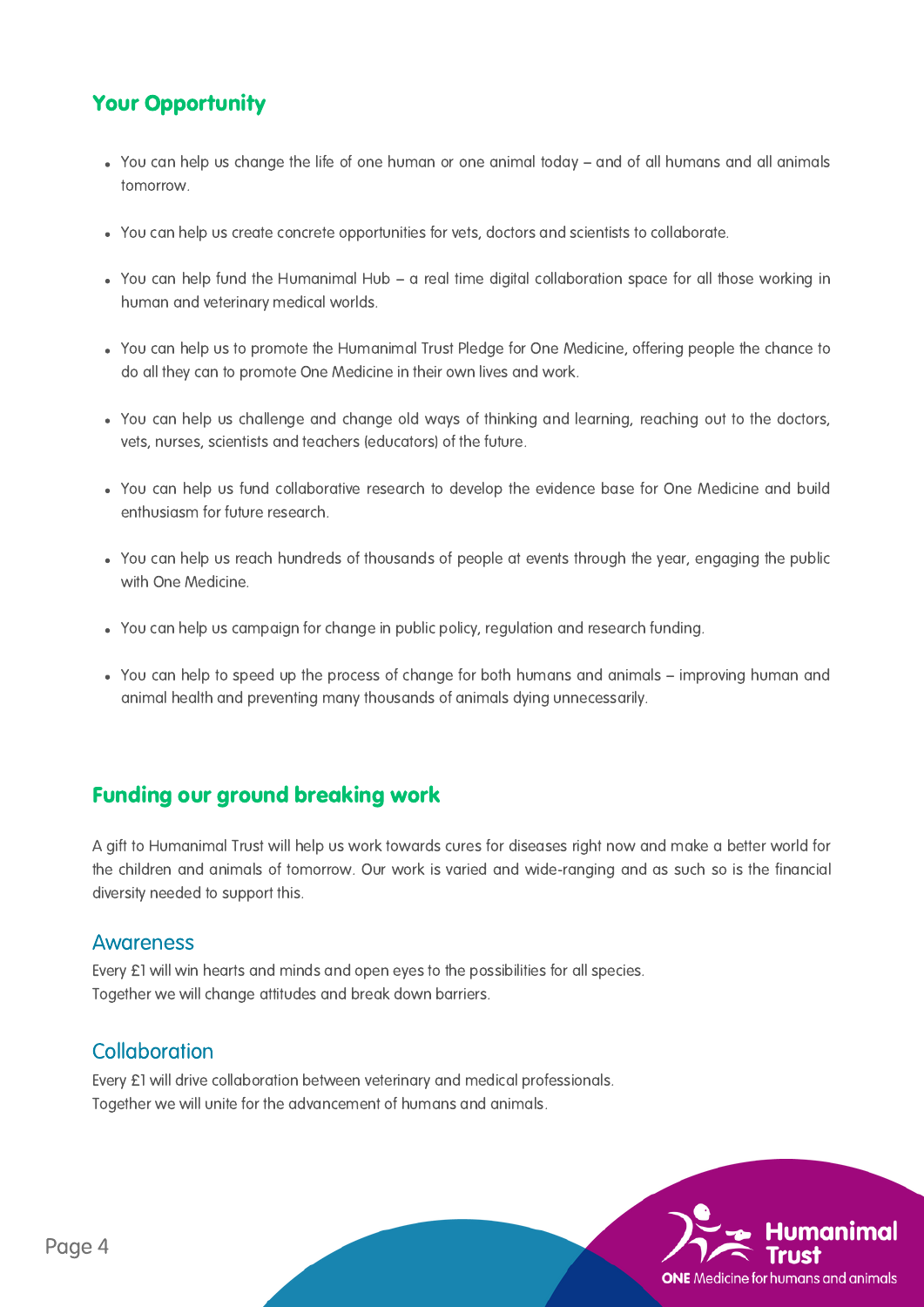## **Education**

Every £1 will educate and inspire the next generation. Together we will nurture and inspire the young professionals who will change society.

## Research

Every £1 will contribute to ground breaking research. Together we will provide the evidence to make 'One Medicine' better understood and accepted.

### **Influence**

Every £1 will help us influence policy, practice and funding. Together we will facilitate a framework for One Medicine to benefit us all.

£1,500 would cover the cost of a stand at a veterinary or medical conference. Raising the profile of One Medicine in the UK and around the world with the people at the clinical coalface who can make One Medicine a reality.

£10,000 would fund a series of regional events to bring together professionals to collaborate and learn about one medicine.

£20,000 will allow us to fund professional speakers to represent Humanimal Trust for a year and share our vision at a series of professional and academic engagements. The voice of One Medicine.

£30,000 makes possible a ground-breaking research project, building the evidence base for One Medicine.

£100,000 funds a three year PhD research study, assisting the student in both developing and deepening our understanding of One Medicine.

£3 million funds a centre for One Medicine, a physical space to bring together vets, doctors and researchers to share knowledge and ideas, to drive the concept of One Medicine and demonstrate to all the benefits of medical collaboration.

Every £1 will change the world we leave for the children and the animals of tomorrow - Together we build a legacy for generations to come.

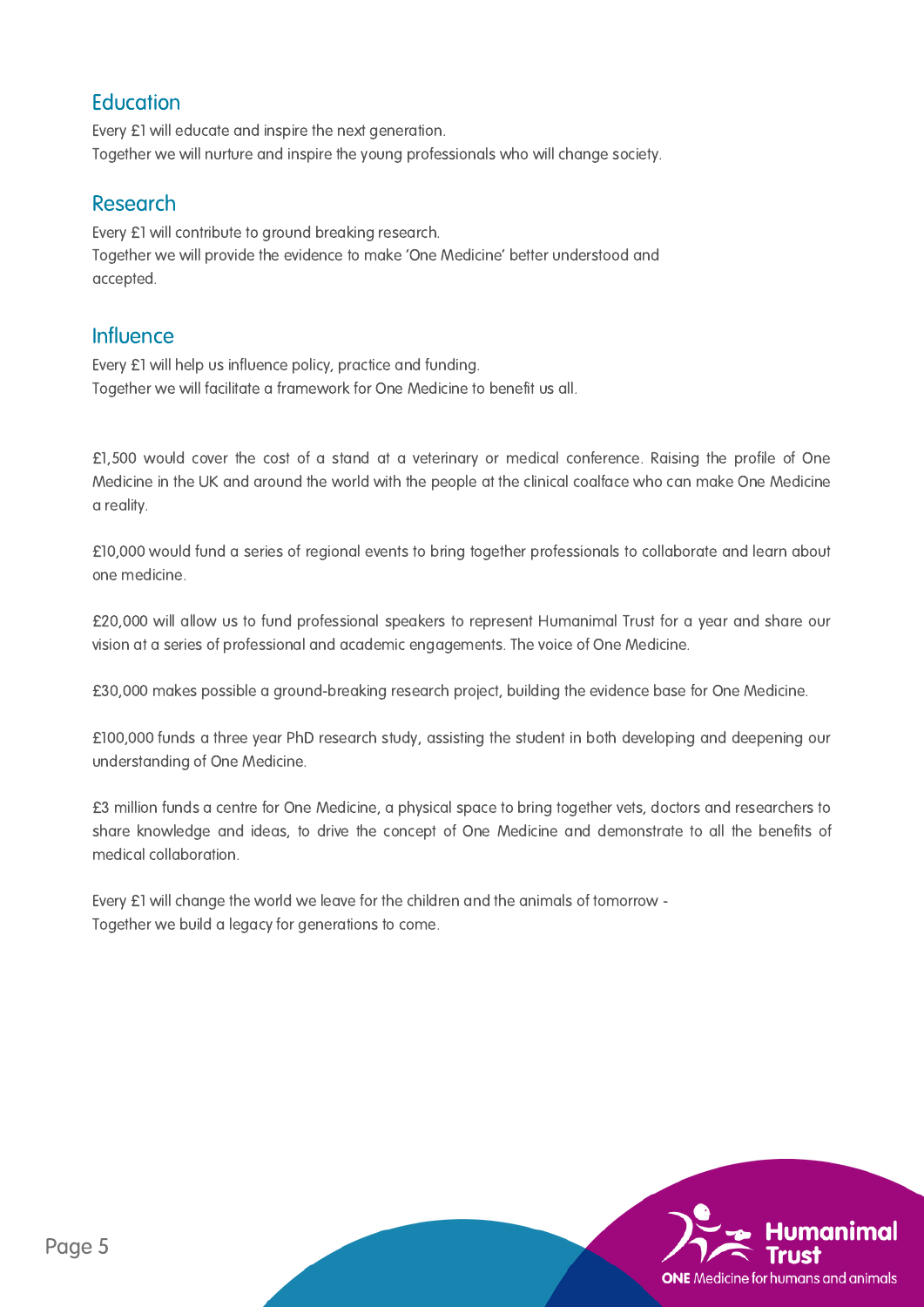## Things to consider when writing your Will

Your Will represents your personal wishes after your passing. As such it is important you give it advance thought and attention.

#### 1. Assess your estate

Make a list of all your significant possessions. For example, your house, car, savings, and insurance and other items of value.

#### 2. Decide who you would like to benefit

You can choose to share your estate between anyone you like - your spouse, family or friends. You could also leave a legacy or gift to a charity or good cause, such as Humanimal Trust, after your family and friends have all been provided for.

#### 3. Decide what sort of gift to leave

You can leave any kind of gift: a share of your estate (residuary), an amount of money (pecuniary) or specific items. Your solicitor will also be able to advise you on the benefits of different types of legacy.

#### 4. Choose you executors

You should choose between one and four people who will be able and willing to ensure the wishes within your Will are carried out. You can choose your bank, your solicitor, or willing friends or relatives.

#### 5. Make a list of any other questions you want to ask your Solicitor

#### 6. Arrange to see your Solicitor to make your Will

It's important to involve a legal professional to draw it up for you. If all the legal formalities are not correctly followed your Will could be declared invalid.

#### 7. Ensure that your Will is correctly drawn up

When you are happy with the contents of your Will, make sure that it is executed and witnessed properly. Your solicitor can advise you on this.

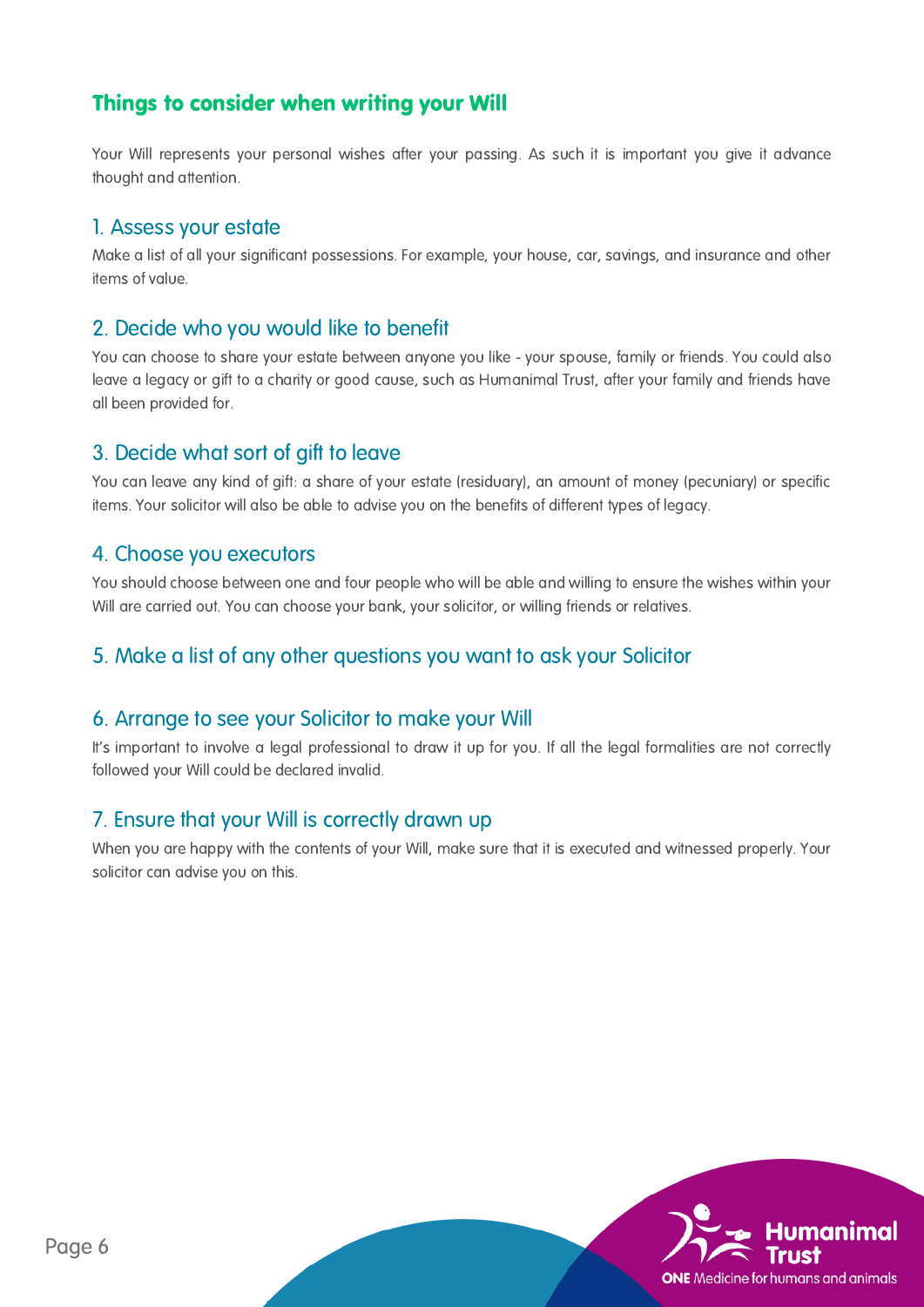## 8. Keep your Will up to date

You can update your Will at any time to reflect any changes in your circumstances - such as the sale of your house, or the death of friends or loved ones. Your solicitor can advise you on the best way to change your Will either by re-writing it or by adding a Codicil (a legally binding additional document adding to the instructions given in your will - see the Changing Your Will section for more details).

### 9. Example wording

Should you wish to remember Humanimal Trust in your Will you might want to take the following wording suggestions for a residuary bequest and a pecuniary bequest to your solicitor. They will ensure that your wishes are accurately followed:

I give to Humanimal Trust (registered charity numbers

1156927 and SC048960) of Eashing Barns, Halfway Lane, Eashing, Surrey GU7 2QQ for its general charitable purposes...

(insert the preferred option)

- A....... % of my estate
- The sum of £...
- All the residue of my estate l All my personal effects
- A specific gift of...

The receipt of the Treasurer or other appropriate officer for the time being of the Charity shall be a good discharge to my Executors.

#### IT IS IMPORTANT TO ENSURE THAT THE FOLLOWING CLAUSE IS INSERTED, WHICHEVER WORDING YOU NEED TO USE:

If at my death any charity named as a beneficiary in this Will or any Codicil hereto has changed its name or amalgamated with or transferred its assets to another body, then my Executors shall give effect to any gift made to such charity as if it had been made (in the first case) to the body in its changed name or (in the second place) to the body which results from such amalgamation or to which such transfer has been made.

Please also remember to use our full name, Humanimal Trust, and the correct registered address and charity numbers:

Humanimal Trust, Eashing Barns, Halfway Lane, Eashing, Surrey GU7 2QQ Registered Charity numbers 1156927 & SC048960.

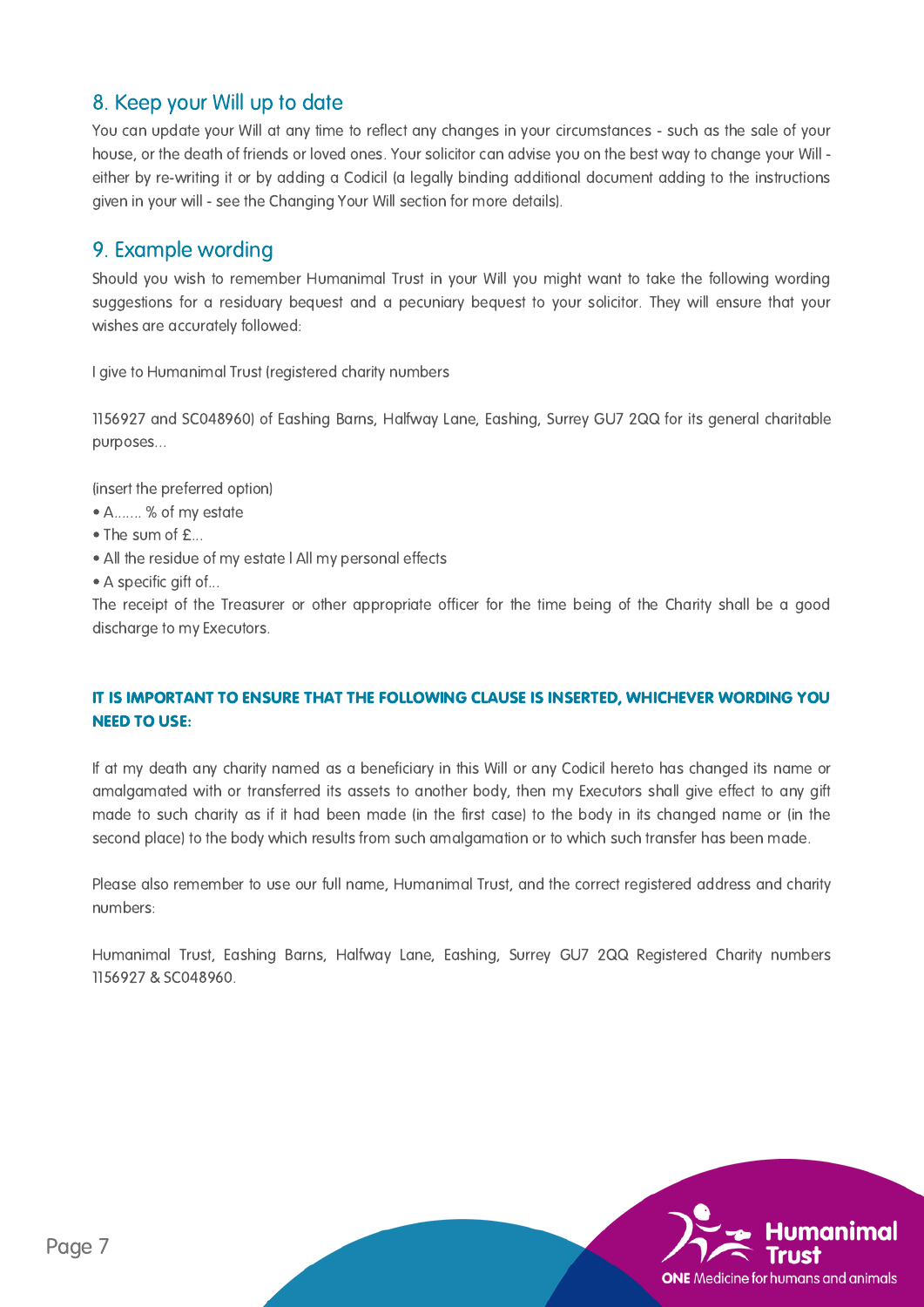## The Future and Your Changing Situation

We recognise that a gift in a Will is a long-term commitment that you will have considered very carefully before making a commitment. However, life and situations change and as such from time to time it is necessary to make changes and amendments to your Will.

## Changing Your Will

If you have already made your Will but would like to make a simple addition or alteration this can often be done quickly and inexpensively by adding a Codicil to your Will.

A Codicil is an addition to a Will that states any changes you wish to make.

A Codicil requires specific wording and must be witnessed but can easily be made by a solicitor. Adding a Codicil to your existing Will may be a simple way for you to leave a legacy to Humanimal Trust. If you are making significant changes, it is advisable to make a new Will. The new Will should start with a clause stating that it revokes all previous Wills and Codicils.

For more information about adding a Codicil or whether a complete rewrite is necessary, please consult your solicitor.

## Keeping Your Will Up to Date

Once you have written your Will, it is important to ensure that it is revisited regularly, especially if any of your circumstances have changed – such as the sale of your house, or death of loved ones or friends, marriage or separation, new additions to the family and so on. Your solicitor will be able to advise you as to whether a Codicil will be sufficient for the changes you want, or whether a new Will should be created.

Your Will represents your personal wishes after your passing. As such it is important you give it advance thought and attention. Help us end unnecessary suffering for humans and animals today.